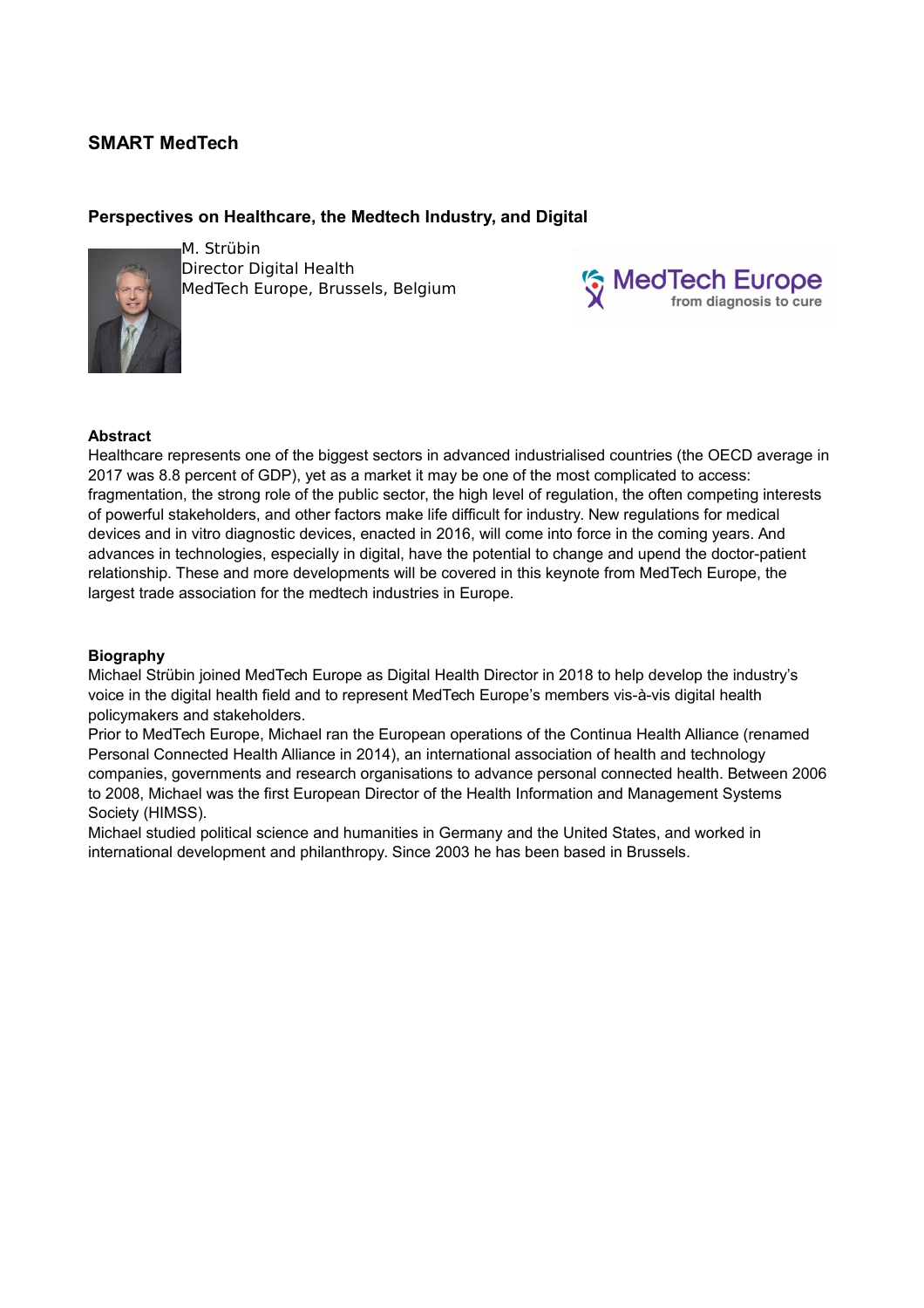**Bridging the Gap from Semiconductors to Medical Technologies: GE Research Advances in Multiparameter Gas, Physiological, and Biological Sensing**



R. Potyrailo Principal Scientist GE Research, Niskayuna, NY, United States



### **Abstract**

Modern monitoring scenarios for biomedical, biopharmaceutical, and personal wellness applications demand sensors with higher accuracy, enhanced stability, and lower power; all in unobtrusive form factors and at a low cost. Unfortunately, available sensors based on traditional detection principles are often inadequate in accuracy, stability, power demands, and convenience. It does seem that existing sensing concepts are reaching their fundamental performance ceilings. These limitations of available sensors drive the innovative designs of new generation of sensors.

In our talk, we will discuss how technological advances in diverse segments of the semiconductor industry positively impact designs and performance of innovative types of gas, physiological, and biological sensors. We will present examples from our recent programs at GE Research where we focus on new principles of sensing based on multiparameter signal excitation and detection. We will demonstrate how these advances were achieved and implemented by utilizing diverse semiconductor processes. These developments resulted in sensors with previously unthinkable performance characteristics in wearable, stationary, and other form factors. As examples, we will illustrate the capabilities of these sensors to independently quantify different environmental, physiological, biological, or bioprocess parameters, to reject interferences, and to enhance sensor-response stability. Conventional and innovative semiconducting processes have played a major role in achieving our new performance characteristics.

#### **Biography**

**Dr. Radislav Potyrailo** is a Principal Scientist at GE Research, leading the growth of wireless and wearable chem/bio sensors for diverse applications. Radislav has been Principal Investigator on programs funded by GE, AFRL, DARPA, DHS, NETL, NIH, NIOSH, and TSWG. Some of these results Radislav summarized in 125+ granted US Patents and 150+ publications on transducer technologies, sensing materials, and data analytics describing sensing concepts and their implementations. He has delivered 80+ invited lectures and ten keynote/plenary lectures at national and international conferences and coauthored/coedited eight books. Examples of his contributions to scientific community include serving as the Chair of the MEMS and Sensors Industry Group (MSIG) Device Working Group, as the North America Regional Chair of International Society for Olfaction and Chemical Sensing, the initiator and a co-organizer of the First Gordon Research Conference on Combinatorial and High Throughput Materials Science, and as the editor of the Springer-Nature book series Integrated Analytical Systems. His recent recognitions include SPIE Fellow and Prism Award by Photonics Media/SPIE.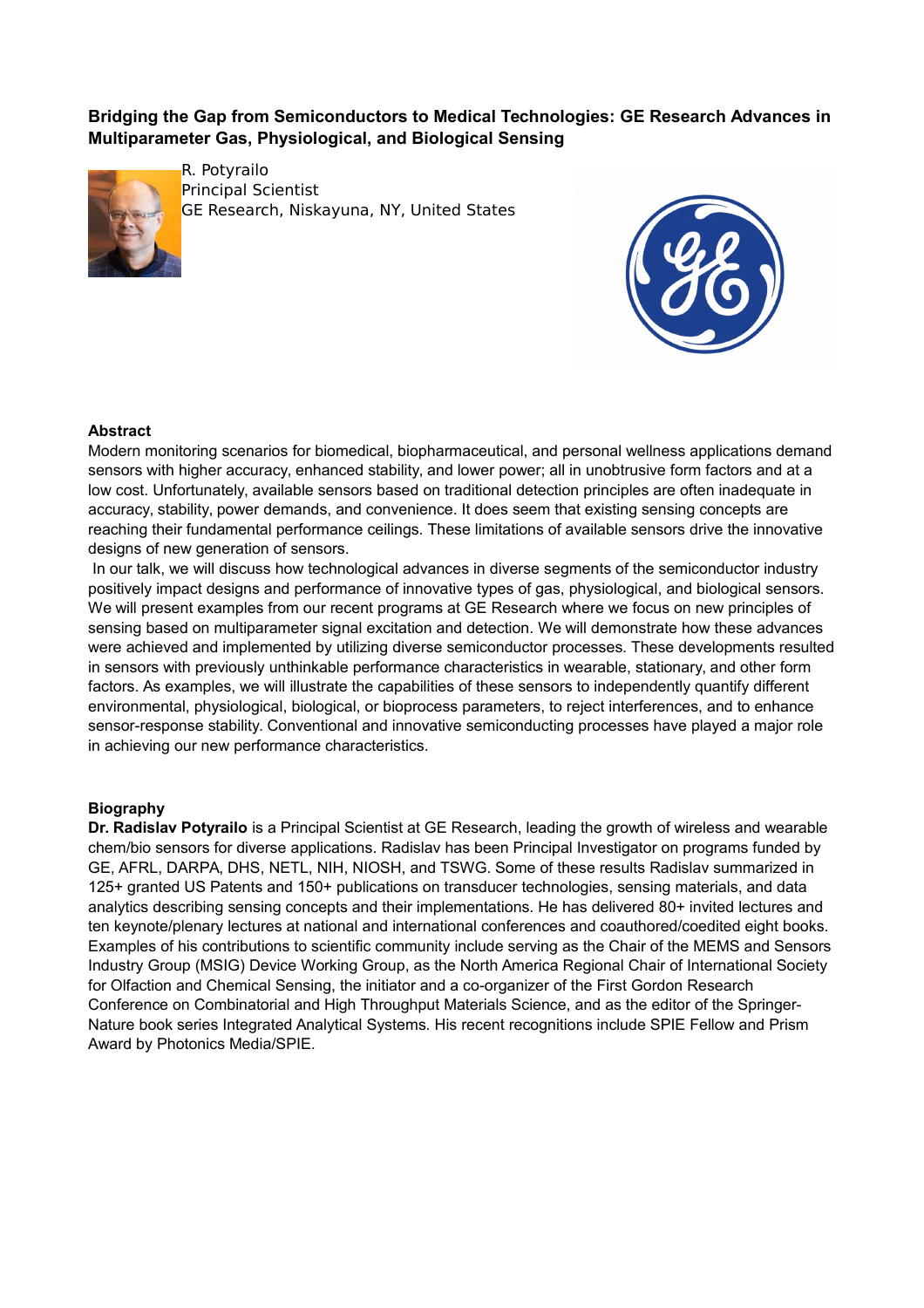# **Digital Health: Tracking Mental Stress and Mood Using Wearable Data and Machine Learning**



E. Rios Velazquez OnePlanet | Connected Health Solutions, Leuven, Belgium



## **Abstract**

Through wearable technology and digital footprints on our mobile phones, social media, etc., we can extract valuable insights on our lifestyle and well-being. imec is developing new tools to encourage behavior change towards a healthier lifestyle, that may lead to new therapeutic tools for patients with mental health problems such as depression or eating disorders.

Through habit monitoring, physiological monitoring, and personalized, intelligent algorithms we aim to identify triggers of unhealthy behavior, increase awareness and contribute to preventive health.

This talk will touch on data-driven machine-learning enabled applications linking wearable data and mental health.

## **Biography**

Emmanuel is a data scientist engaged on the identification of relevant patterns of physiology and brain activity to assess cognition, mood and behavior through wearable technology, at imec's Connected Health Solutions team.

Emmanuel received a PhD from the Maastricht University, on the use of heterogeneous patient data and computational imaging (radiomics) for decision-support systems in radiation oncology.

This pioneering work led to diverse multi-centric, international scientific collaborations. This was followed by a post-doctoral degree at the Computational Imaging and Bioinformatics lab at the Dana-Farber Cancer Institute-Harvard Medical School, investigating the link between cancer imaging phenotypes and tumor biology for precision medicine.

Besides crunching data, he likes reading (contemporary novels), playing drums and whenever possible going to the sea.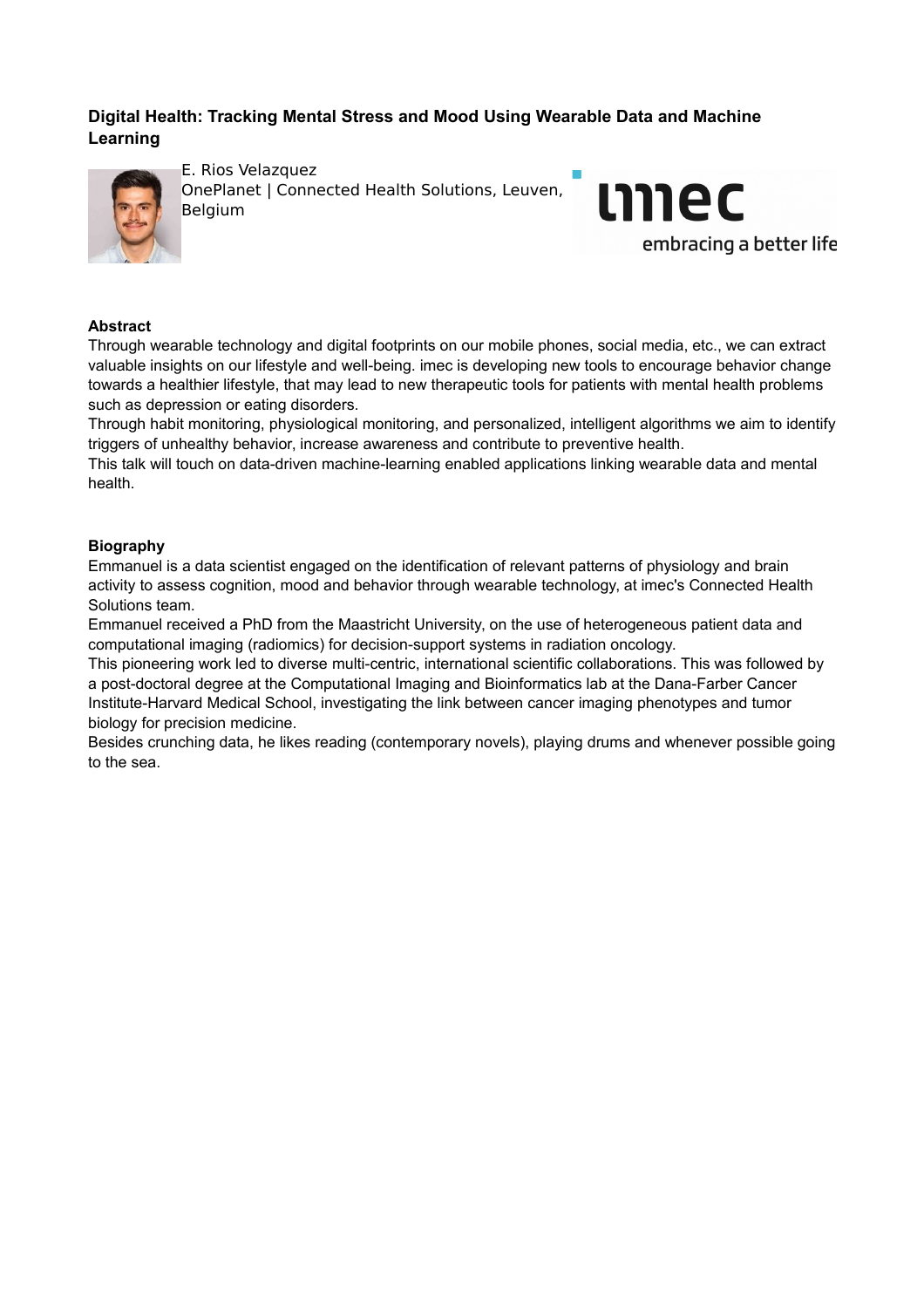## **Sensors to Enable Consumer Health Applications**



F. Frederix Senior Marketing Manager Smart Medical Devices ams, INS, Berchem, Belgium



## **Abstract**

Healthcare costs are rising due to an aging population and with decreasing funds from governments and insurance companies, our society needs to implement efficient healthcare solutions and more critically, pay more attention to prevention, early diagnosis and remote monitoring. This explains the recent rise of consumer health solutions. In this abstract, we will discuss the requirements related to the sensor technologies in medical-grade devices. We will demonstrate various technology approach options in the field of point-of-care (POC) diagnostics and portable consumer health devices. To take full advantage of preventative care, it is important that people are able to frequently monitor their health status. Research shows that monitoring tools must be easy to use, non-evasive and connected, with the ultimate goal is for these tools to be used at home or at the GP´s office. POC testing or rapid tests have the potential to solve these challenges. A relevant example is the commonly used home pregnancy tests, which are based on the lateral flow testing principle. At ams, we developed an electronic/optical readout for these tests to boost the sensitivity and enable multiplex capabilities. We will highlight a first prototype of this technology and its performance. We will also present the VivaVita, which is a result of a corporation between Joysys and ams. We will explain the working principle, the specifications and the applications. The VivaVita device allows generating medical quality data at a consumer level or outside a hospital setting. The VivaVita measures heart rate variability, ECG and blood pressure with a small, portable and fully integrated device. It is operated in a consumer friendly way, it is cost-effective and enables wireless data transfer and wireless charging. The core of the device is the AS7026 module, which is a low power, fully integrated optical module that allows for photo plethysmography (PPG) measurements in a reliable way.

## **Biography**

Filip Frederix has worked for more than 20 years in the field of nanotechnology for healthcare products and is author of several publications and patents. Filip joined ams in October 2017 to spearhead the ams marketing efforts for Smart Medical Devices within the Imagine New Sensor Division. With a proven trackrecord in starting new business opportunities, Filip´s background includes working as an independent consultant supporting life sciences startups with capital raising and their business strategy. The largest part of his career was spent at NXP as a program director and new business development manager for healthcare products. In 2004 Filip won the prestigious DSM award, where he continued to work on emerging business projects at DSM in the Netherlands. While working as a post-doctoral researcher at IMEC, he earned his PhD degree in Chemistry from the University of Leuven in 2004. He serves as part-time professor at the University of Hasselt (since 2013).



H. Leistner Team Leader | Micro Dosing Systems Fraunhofer EMFT, München, Germany



**Biography** Henry Leistner is holding a Master's degree in Semiconductor Physics and in Industrial Engineering. His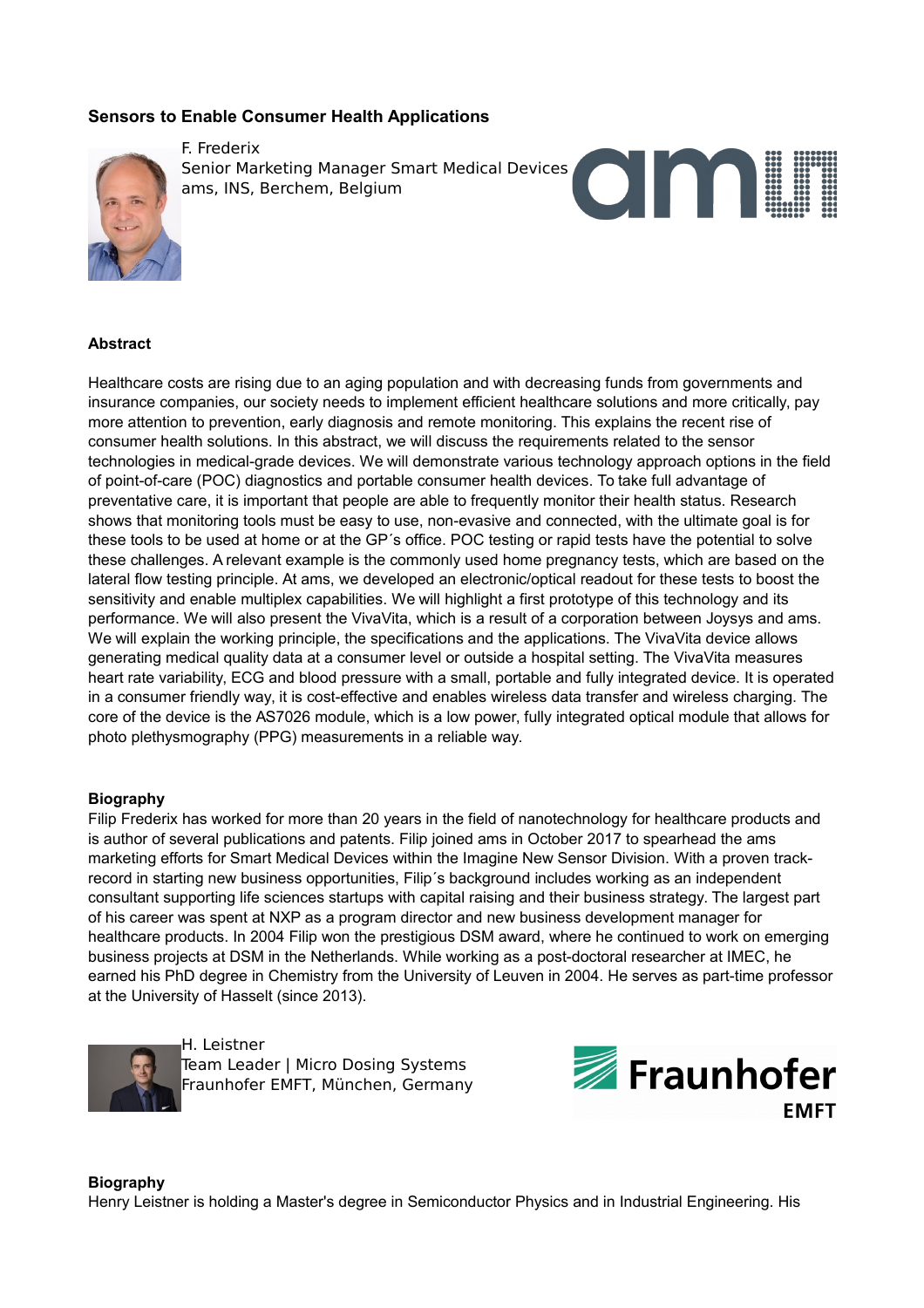previous research activities focused on yield enhancement methods at X-FAB Silicon Foundries. Further he investigated improvement strategies in customer supply allocation with machine learning at Infineon Technologies. Since 2018, he has been leading a team of the Micro Dosing Systems department of Fraunhofer EMFT, covering a broad range from applications, feasibility studies and consulting activities in medical technology (e.g. artificial pancreas, insulin patch pumps) to consumer electronics (e.g. environmental sensors in smartphones). Additionally, he is pursuing a PhD in Electrical Engineering at Technical University of Munich.



P. Boisseau Director EU R&I Partnerships Policies MedTech Europe, Brussels, Belgium



## **Biography**

Patrick Boisseau is the Director, EU Research & Innovation Partnership Policies at MedTech Europe, the EU association of medtech and in vitro diagnostics industries, based in Brussels (Belgium). He is a core member of the Inter Association Task Force setting up the future Public Private Partnership on Health Innovation under Horizon Europe.

Until recently Patrick was VP Europe at CEATech Healthcare Institute, based in Grenoble (France). He managed a significant number of EU collaborative projects, research infrastructures, coordination actions and networks of excellence for the past 20 years. His scientific and technical expertise focuses on innovative medical technologies.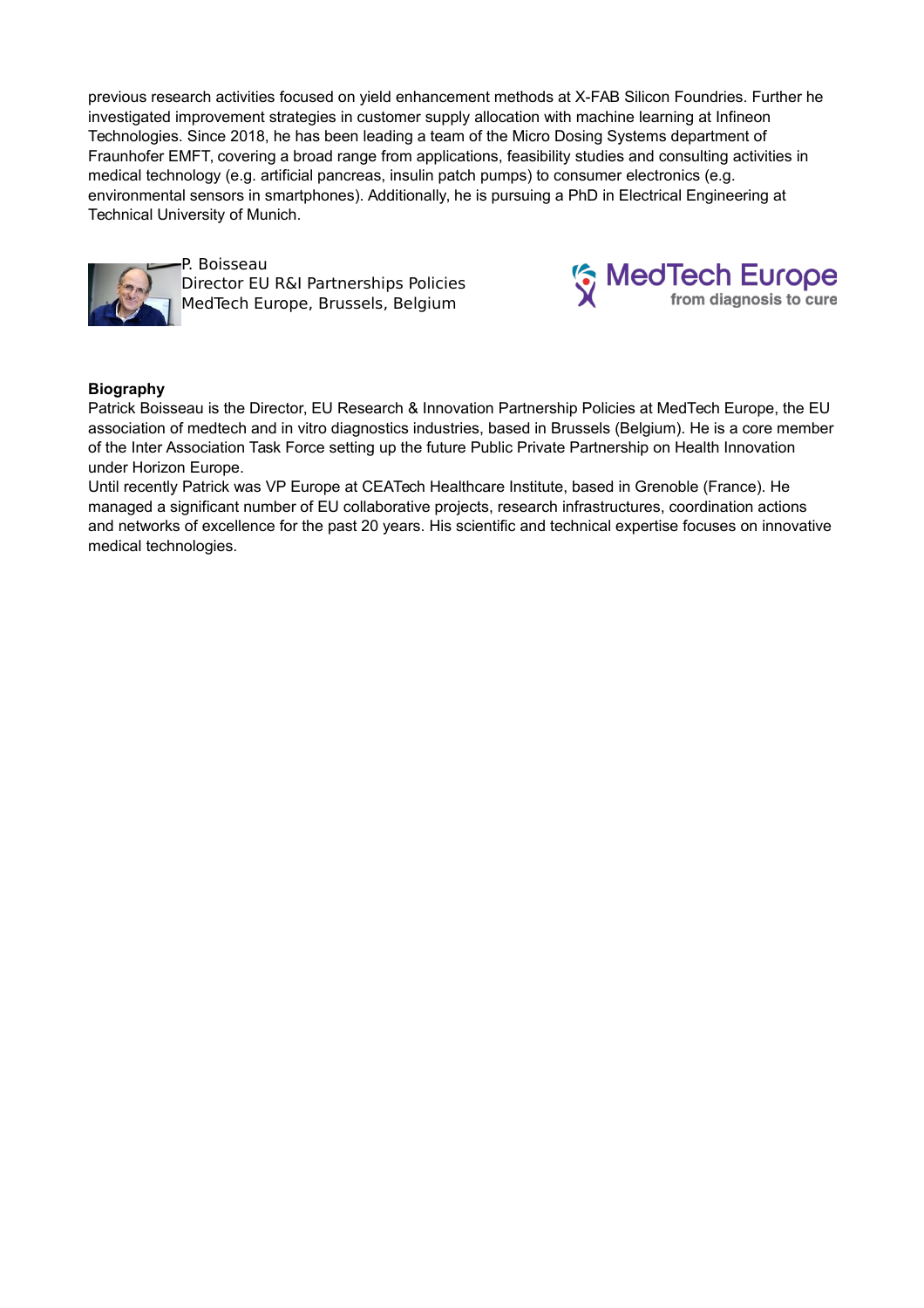# **The Digital Patient: Will We One Day Have our Own Health Avatar?**



G. Janssen Department Head Multiphysics & Optics and Program Manager Patient Digital Twin Philips, Eindhoven, Netherlands



#### **Abstract**

A digital twin is a virtual representation of its physical counterpart, bringing together all relevant data of the physical part – preferably continuously updated with new data - and adding an intelligence layer on top of it to extract extra insights and predict future performance or issues. Whereas digital twins for devices or equipment are already known for some time in industries like Aerospace, Automotive and Energy, it's a relatively new concept in Healthcare. This is certainly true if we translate the digital twin concept to patients. In this presentation we will dive into this concept of patient digital twin, sketch a future vision on its applicability and how it can transform the healthcare industry. Since apart from big promises there are also big challenges, not only the vision and current status of developments will be discussed, but also the challenges that must be overcome and the limitations that we need to take into consideration.

#### **Biography**

Ger Janssen has a PhD in Applied Physics from Eindhoven University of Technology in the Netherlands. He joined Philips in 2001 where he started as thermal expert and continued his career in different roles, from project leader to group leader to department head. In all his responsibilities computational modelling is the recurring theme, in which he has now over 20 years of experience. He is currently head of the newly formed Digital Twin department in Philips Research and since 2018 also Program Manager Patient Digital Twin. In these roles he is shaping the digital twin activities of Philips.



G. Heidenreich Director for Healthcare IT Standards Siemens Healthineers, Erlangen, Germany



#### **Biography**

Dr. Georg Heidenreich is with Siemens Healthineers, where he holds the position of Director for Healthcare IT Standards.

In that role, he serves as chairman of the German national committee to IEC 62A (Electrical Safety of Medical Devices) and of the medical cybersecurity workgroup of ZVEI. As the co-convenor of IEC/ISO JWG7 (Safety, effectiveness and security of clinical IT-networks)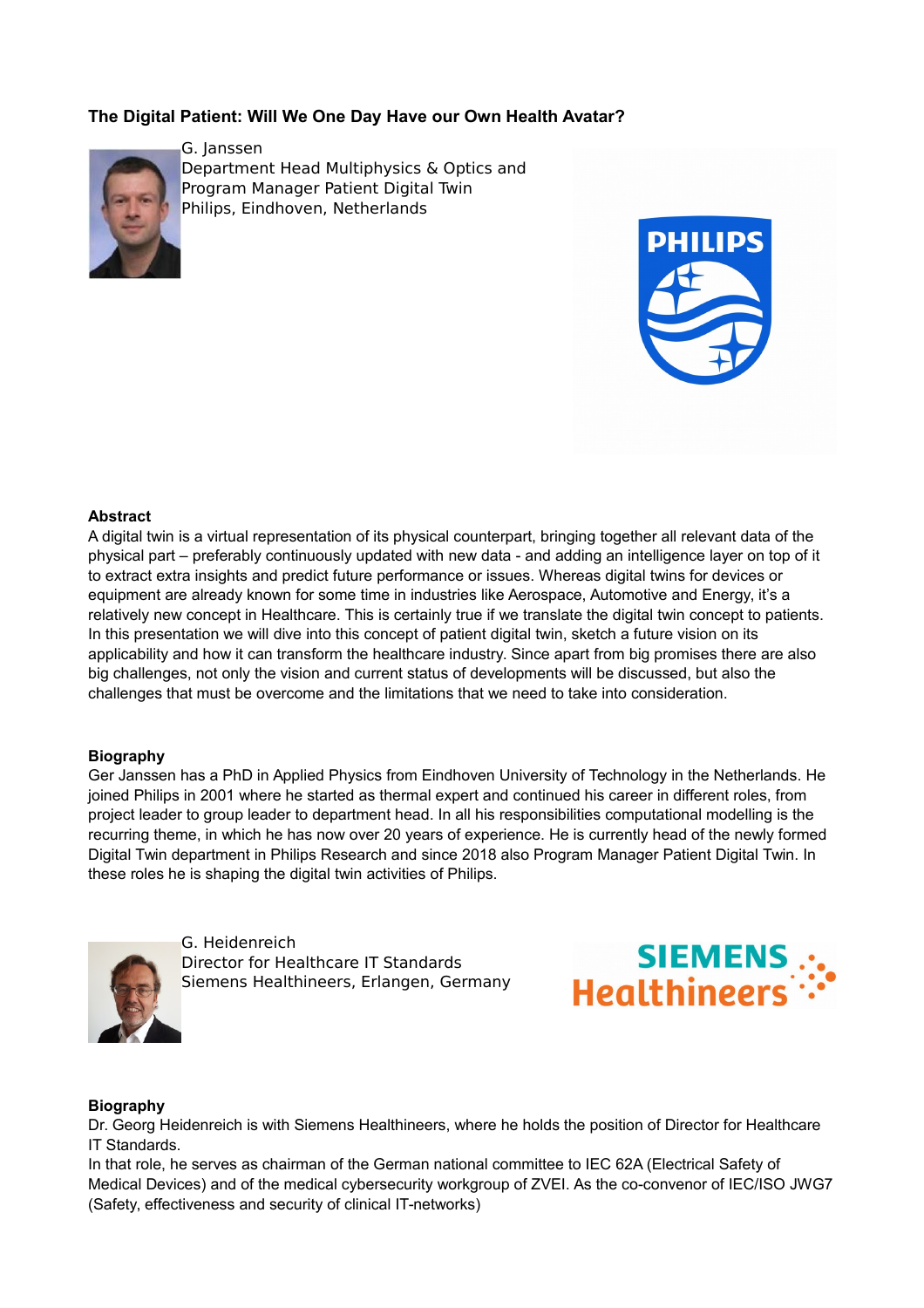he is writing a new process standard ISO 80001-5-1 on medical device cybersecurity. Georg is member of the German Informatics association (GI), HL7 Germany and helped create the Association for Software Quality in Franconia (ASQF). He holds a diploma in Computer Science and received a doctoral degree in Engineering from Erlangen-Nuremberg university.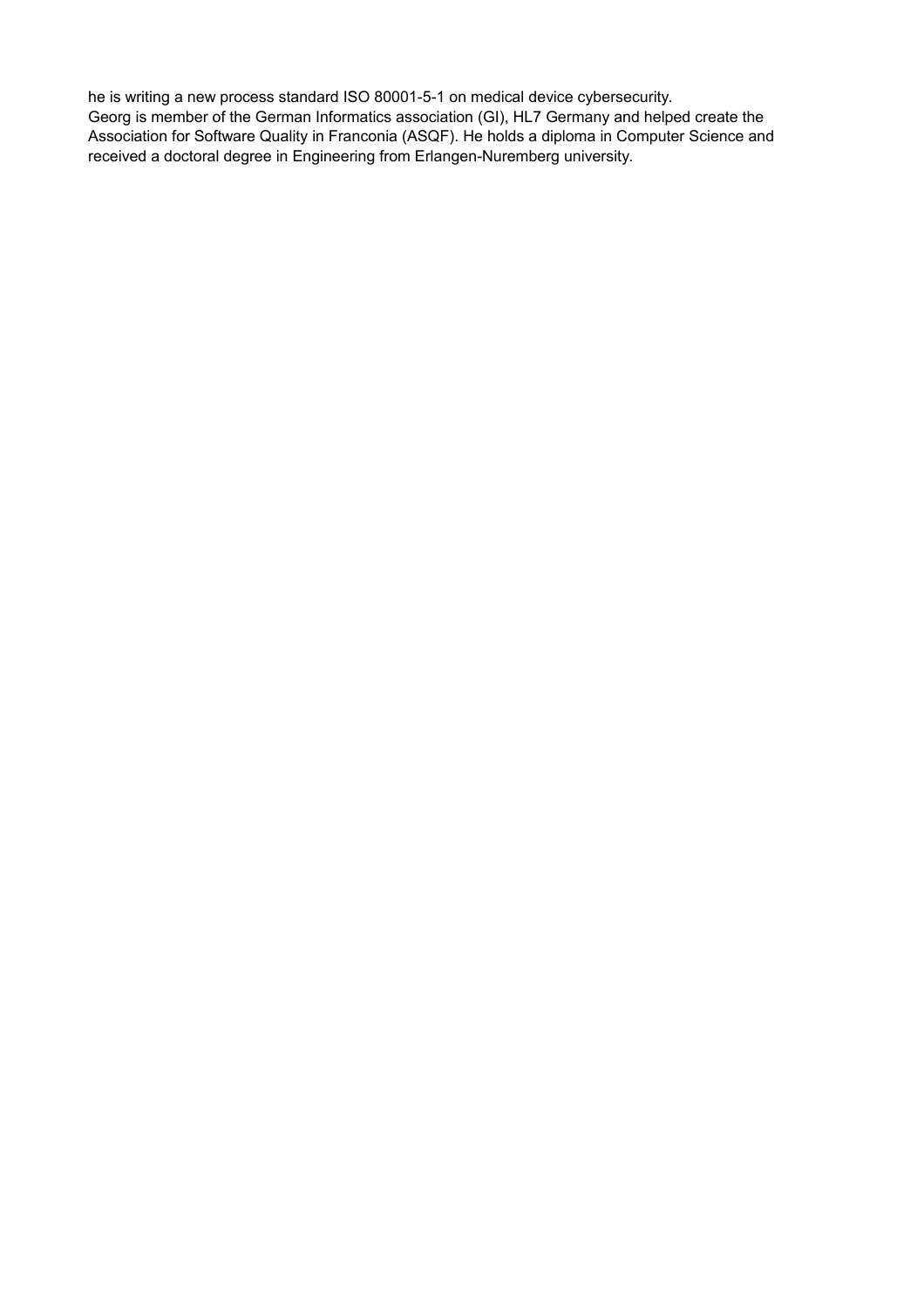# **Microfluidic, CMOS Microelectrode Array-based Organ-on-chip System: a Platform for Personalized Medicine**



T. Pauwelyn Postdoctoral Researcher imec, Life Science Technologies, Leuven, Belgium



## **Abstract**

Healthcare has traditionally focused on one-size fits-all medication to treat populations instead of tailoring treatments to individual patients. Recent advances in stem cell technology, allow researchers to create models of diseases or individual patients for personalized medicine. Although organ-on-chip devices expose these models to a more physiological cellular environment, these devices face significant challenges including assay throughput, signal quality, and scalability of production.

To address these challenges, imec developed a 16k CMOS-based microelectrode array with 16 independent, microfluidic chambers. This platform offers both scalability in fabrication and assay throughput. Further micropatterning of the surface allows for a structured growth that better resembles a specific organ. By combining these devices with patient-specific cell models, these platform shows great potential for cardiac, neuronal, and oncological applications in the field of personalized medicine.

### **Biography**

**Dr Thomas Pauwelyn** has studied at KU Leuven, Belgium, since 2008. He earned his BSc in Bioscience Engineering specializing in Catalytic Technologies in 2011 and a Master's in Nanoscience and Nanotechnology with the Bioscience Engineering option in 2013. He then received an IWT fellowship to do a PhD at KU Leuven and imec's Life Science Technologies group, which finished in 2018. Thomas is currently working as a post-doctoral researcher with an Innovation Mandate grant from VLAIO, investigating strategies to valorize the results from his research. Thomas's research focuses on developing novel organ-on-chip systems for predictive toxicology and drug development. He is also investigating how organ-on-chip devices may help stratify patients and help enable personalized medicine.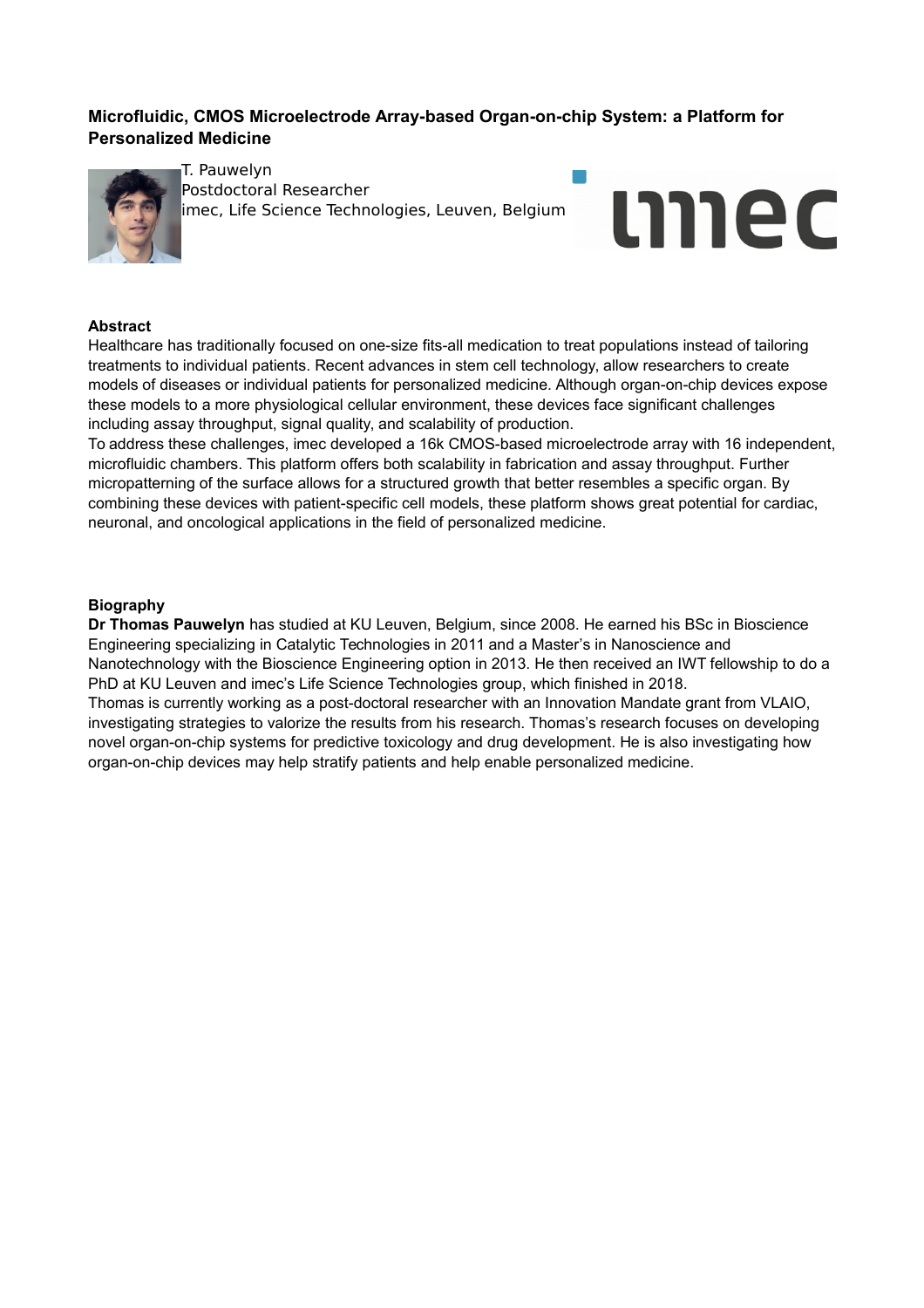# **Enabling Smart MD with Custom Integrated Circuit (ASIC)**



R. Girin Business Development Manager IC'Alps, Meylan, France



## **Abstract**

In the context of the digitalization of Medical Devices (MD) and of the associated revolution of the Internet of Medical Things (IoMT), there is a growing need for optimized electronic.

Today, the most widely used approach to develop MD products is electronic boards implemented using Components Off-The-Shelf (COTS) or FPGA, with performances, content and form factor as they are. No customization and limited optimization is possible which does not really match the stringent medical application requirements.

We can now demonstrate that ASIC approach shows decisive advantages for medical applications and especially for implanted medical devices.

People may think that custom integrated circuit (ASIC) is a way too expensive for their device. But, thanks to the constant decreasing cost of silicon, the possibility for medium to low volume applications to benefit from an ASIC becomes a reality.

An ASIC is a circuit designed to do exactly what you need and nothing more, with the required level of quality (ISO13485 compliant for medical). Consequently, it facilitates miniaturization through small chip footprint and drastic BoM reduction, it enables extreme low power consumption, a key parameter to optimize the autonomy.

Furthermore, as you own the ASIC, you will have full control of your chip procurement with a low sensitivity to obsolescence, that is useful when product life ranges more than a decade.

Always with the willingness to make easier the life of MD developers, IC'Alps is working on a new Medical Optimized multi-sensor Platform (MOPx). It offers an industrial solution containing various physiological readouts (ECG, PPG, GSR, Bio-Z), power management features to optimize battery life time, security functions to guarantee data integrity, processor for algorithms and wireless communication for remote data collection and control. This MOPx platform will help MD developers to accelerate and secure the way from the POC to the industrialized MD product.

## **Biography**

Graduated in Electrical Engineering in 2004, Remy GIRIN developed his technical, management and business knowledge in the semiconductor market for nearly 15 years. He participated numerous European collaborative projects for bringing disruptive innovations to the market. After having encountered success in helping growing the innovation and turnaround the operations in his previous company, Remy joined IC'Alps just after registration in 2018 a company specialized in ASIC design in particular for medical applications, and is now committed to raise IC'Alps' business.